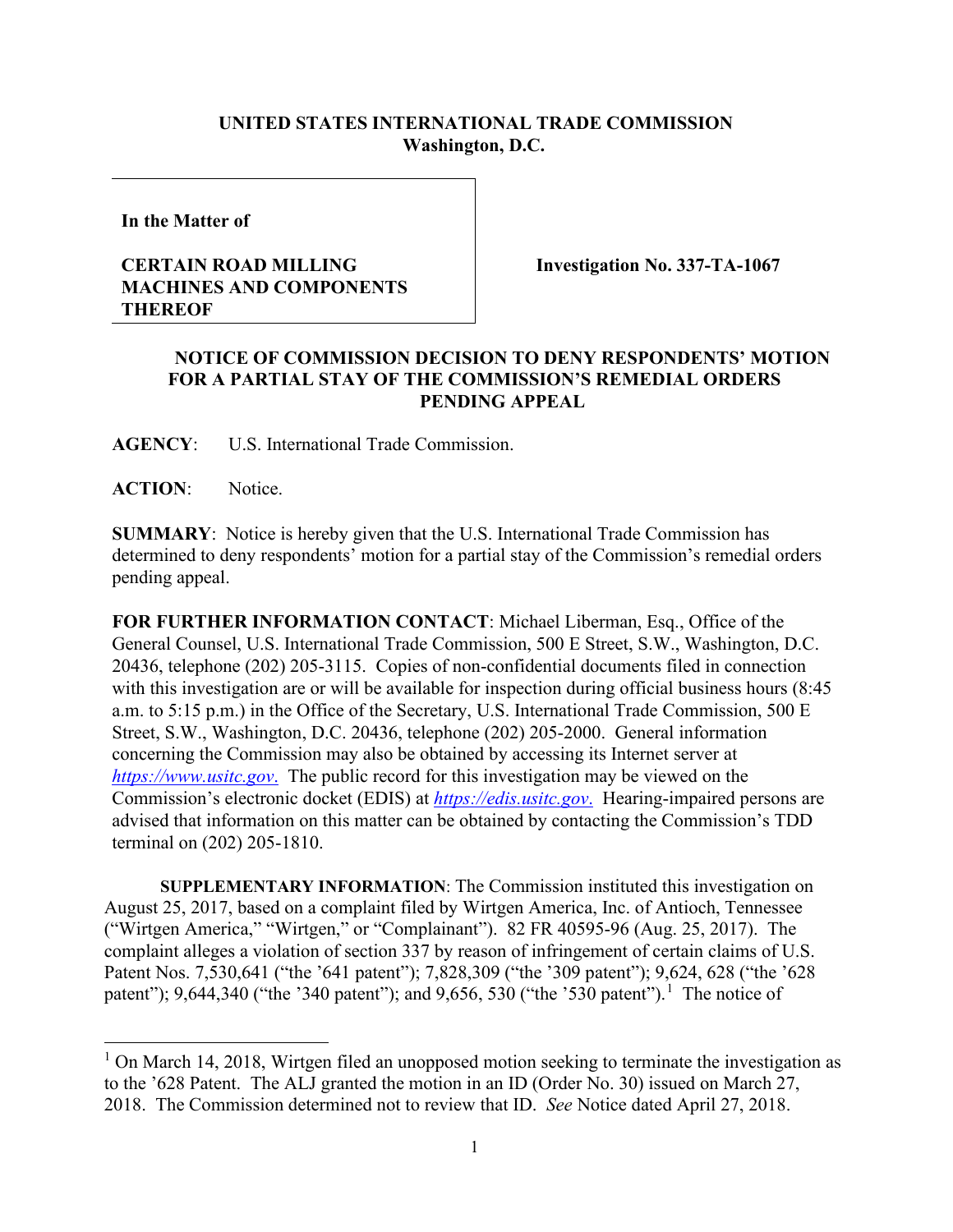investigation named Caterpillar Bitelli SpA of Minerbio BO, Italy; [2](#page-1-0) Caterpillar Prodotti Stradali S.r.L. of Minerbio BO, Italy; Caterpillar Americas CV of Geneva, Switzerland; Caterpillar Paving Products, Inc. of Minneapolis, Minnesota; and Caterpillar Inc., of Peoria, Illinois (collectively, "Caterpillar," or "Respondents"). The Commission's Office of Unfair Import Investigations was named as a party, but later withdrew from the investigation. The presiding administrative law judge ("ALJ") (Judge Shaw) held an evidentiary hearing on the question of violation of section 337 from April 20 through April 24, 2018.

On October 1, 2018, the ALJ issued his final initial determination ("ID") finding that a violation of section 337 occurred in the importation into the United States, the sale for importation, or the sale within the United States after importation, of certain road milling machines and components thereof with respect to the '309 and '530 patents, but that such a violation did not occur with respect to the '641 and '340 patents. *See* ID, Cover. On October 18, 2018, the ALJ issued his Recommended Determination ("RD") on remedy and bonding, recommending that, if the Commission finds a violation of section 337 in the present investigation, the Commission should: (1) issue a limited exclusion order ("LEO") covering products that infringe the patent claims as to which a violation of section 337 has been found; (2) issue cease and desist orders ("CDOs"); and (3) require no bond during the Presidential review period. RD at 23. The parties timely filed their respective public interest statements pursuant to Commission Rule 210.50(a)(4). Additionally, the following third party customers of Caterpillar filed submissions on public interest (in the form of letters): Alban Tractor Co. Inc.; Foley Equipment Company; Gregory Poole Equipment Company; HOLT CAT; MacAllister Machinery, Inc.; Quinn Company; and Wheeler CAT.

Both Complainant and Respondents filed timely petitions for review of various portions of the ID, and timely responses thereto. On April 17, 2019, the Commission issued a notice in which it determined to review in part the final ID. *See* 84 FR 16882-84 (Apr. 23, 2019). In particular, the Commission determined to review the ALJ's findings and analysis pertaining to the obviousness determinations with regard to claims 26, 35, and 36 of the '309 patent, *see* ID at 107-111, 120-123, 124-128, 128-130, 130-136, and, on review, to state that these findings and analysis lead to the conclusion that claims 26, 35, and 36 are invalid as obvious. As a result, the Commission modified the conclusion of law No. 18 on page 436 of the ID to read as follows: "18) Caterpillar has shown through clear and convincing evidence that asserted claim 36 of the '309 Patent is invalid as obvious under 35 U.S.C. 103. Caterpillar has not shown through clear and convincing evidence that asserted claims 10 and 29 of the '309 Patent are invalid under 35 U.S.C. 103." *Id*. at 16883.

The Commission determined not to review any issues relating to the '340, '641, and '530 patents. *See id*. The Commission requested written submissions on remedy, the public interest, and bonding. *Id*. Both Complainant and Respondents timely filed their opening and responsive briefs. No other submissions were received by the Commission.

<span id="page-1-0"></span><sup>&</sup>lt;sup>2</sup> On December 4, 2017, Wirtgen filed an unopposed motion seeking to terminate respondent Caterpillar Bitelli SpA based on the withdrawal of the complaint as to that respondent. The ALJ granted the motion in an ID (Order No. 11), which issued on December 19, 2017. The Commission determined not to review that ID. *See* Notice (January 18, 2018).